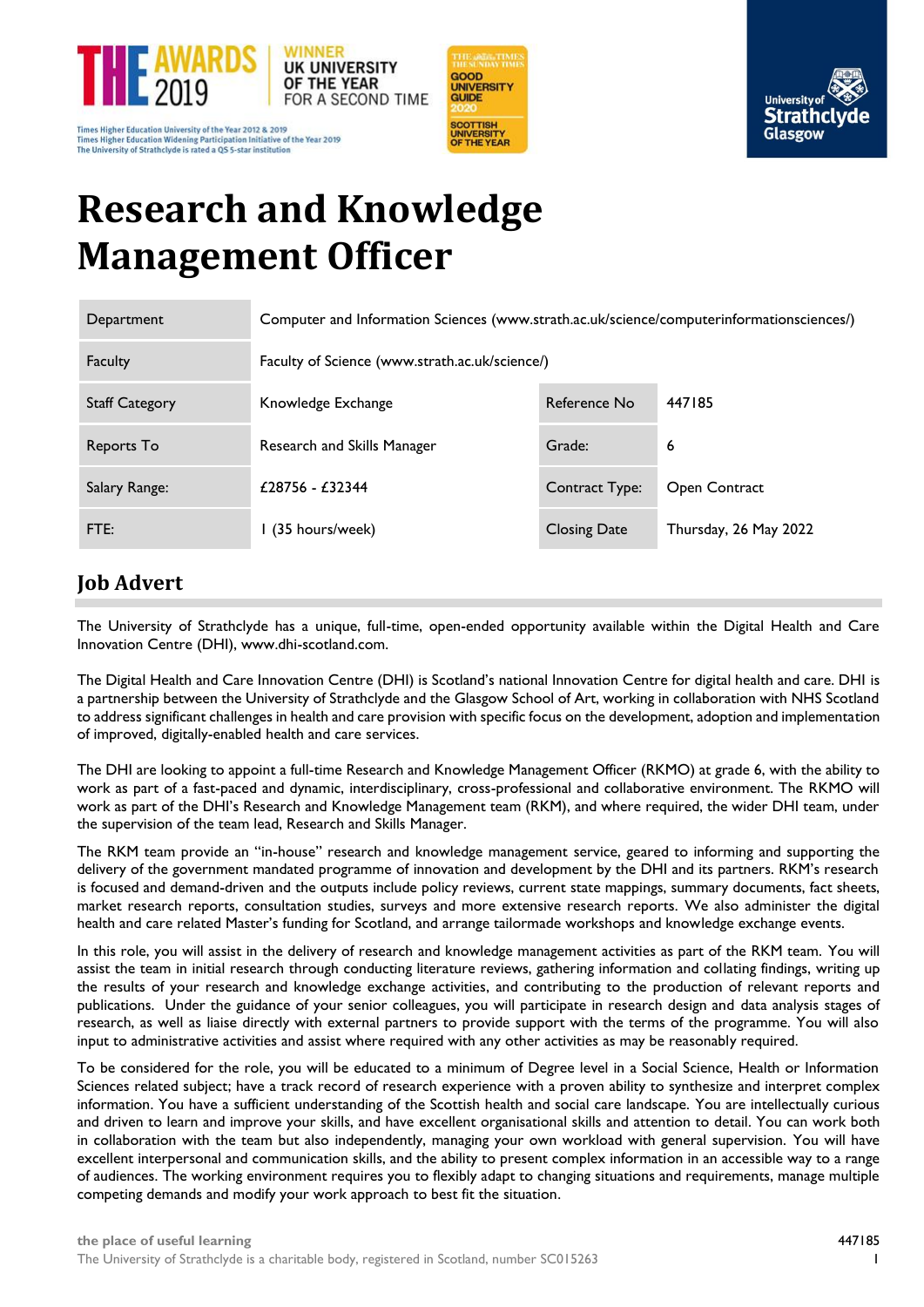# **Job Description**

# **Brief Outline of Job:**

To assist in the delivery of knowledge exchange activities as part of a team, working within an established knowledge exchange /research programme/s under the general supervision of senior colleagues; to input as a team member to administrative activities; to assist where required with relevant research and teaching activities.

## **Main Activities/Responsibilities:**

| Ι.      | Contributing to an in-house research and knowledge management service within the Digital Health and Care<br>Innovation Centre as required. Under the supervision by senior team members, you will, for example, conduct<br>literature reviews and information searches, horizon scanning exercises, carry out interviews or surveys. This includes                           |
|---------|------------------------------------------------------------------------------------------------------------------------------------------------------------------------------------------------------------------------------------------------------------------------------------------------------------------------------------------------------------------------------|
|         | collating, documenting and analysing your findings and producing coherent, well-written outputs as required.                                                                                                                                                                                                                                                                 |
| 2.      | Contributing to developing research tools (questionnaires, surveys, interview schedules, etc.) and carrying out data<br>gathering, curating and analysis as required, under the supervision of senior team members.                                                                                                                                                          |
| 3.      | Assisting in the curation and management of DHI's multifaceted knowledge resources and data sets under the<br>supervision of senior team members.                                                                                                                                                                                                                            |
| 4.      | Producing communications for a range of purposes and diverse audiences as required, writing up results of own<br>knowledge exchange/research activities and contributing to the production of relevant reports and publications.                                                                                                                                             |
| 5.      | Editing and proof-reading outputs aimed at different audiences as required (DHI research, news, articles, reports,<br>website information, etc.).                                                                                                                                                                                                                            |
| 6.      | Liaising directly with external partners, under appropriate supervision, to provide support consistent with the terms<br>of the research or KE project in question.                                                                                                                                                                                                          |
| 7.      | Communicating research findings of own knowledge exchange and research activities both orally and in writing to<br>diverse audiences, including on social media where appropriate.                                                                                                                                                                                           |
| 8.      | Contributing to the planning, preparation and execution of tailormade knowledge exchange events as may be<br>required; engaging directly in these sessions; transcribing and taking notes during sessions; writing up and assisting in<br>analysing the results from the workshops and helping to write final reports and other deliverables resulting from the<br>sessions. |
| 9.      | Assist in administering DHI's Academic Grants programme.                                                                                                                                                                                                                                                                                                                     |
| 10.     | Manage and prioritise own workload within agreed objectives to ensure that all activities are completed to deadlines.                                                                                                                                                                                                                                                        |
| $\Pi$ . | Input as a team member to DHI's and team's administrative activities.                                                                                                                                                                                                                                                                                                        |
| 12.     | Contribute to any other tasks within the office as may be appropriately required.                                                                                                                                                                                                                                                                                            |
| 13.     | Engage in continuous professional development.                                                                                                                                                                                                                                                                                                                               |

# **Person Specification**

#### **Educational and/or Professional Qualifications**

(E=Essential, i.e. a candidate must meet all essential criteria to be considered for selection, D=Desirable)

- E1 Good honours degree in appropriate discipline.
- D1 Postgraduate with proven skills in research (qualitative and quantitative), data curation and publication with a specialisation in health, social care or informatics related studies.

# **Experience**

- E2 Experience from doing research: gathering, organising and analysing large quantities of unstructured and structured data.
- E3 Track record of producing high quality documents for a range of purposes and audiences, ensuring quality in content and appearance.
- E4 Experience of working with and understanding complex systems.
- E5 Experience of data curation.
- D2 Experience from working in interdisciplinary and/or multi-professional and collaborative working environments. Experience from the Health and Social Care sector.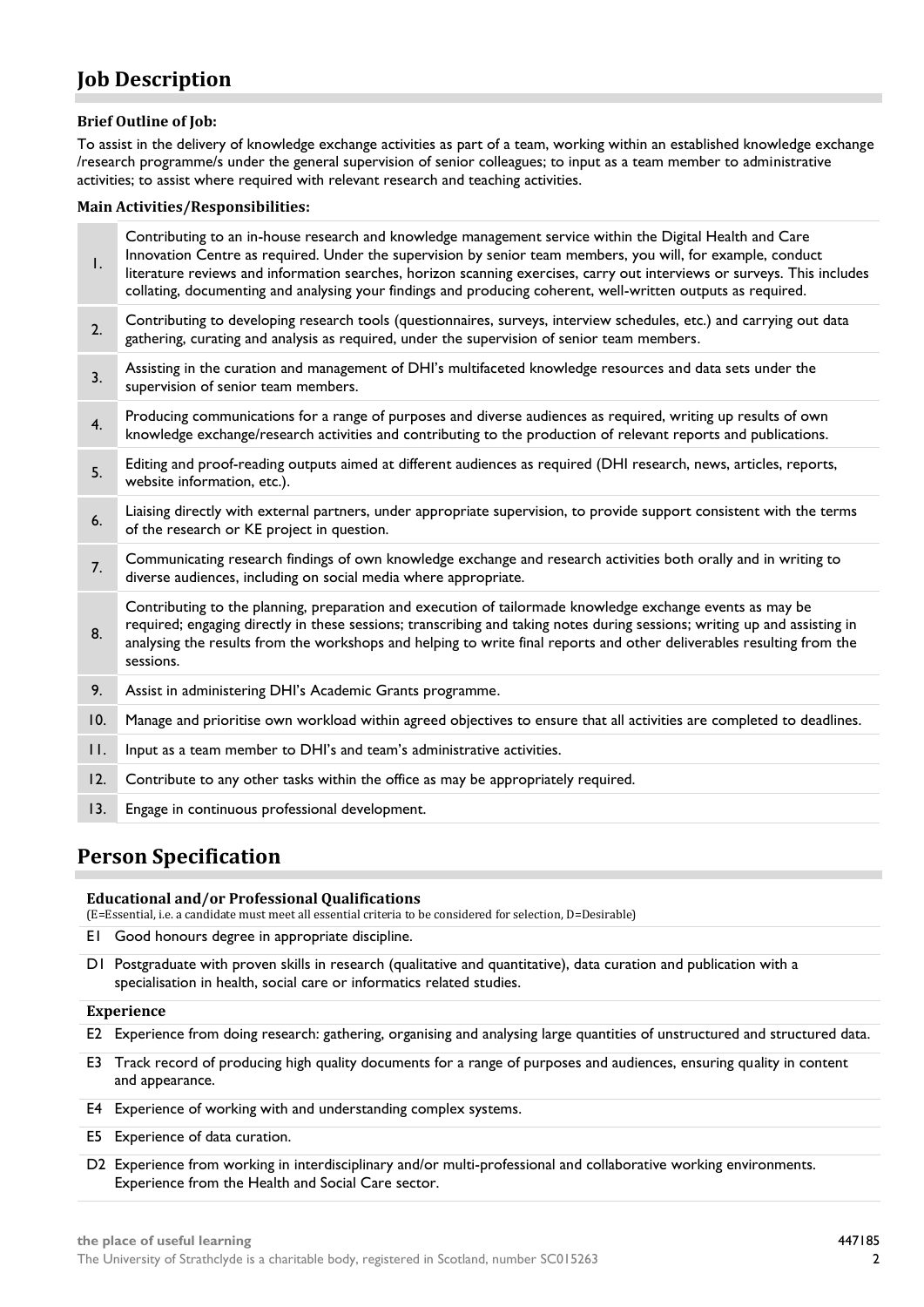#### **Job Related Skills and Achievements**

- E6 Knowledge of appropriate knowledge exchange and social sciences research methods.
- E7 Demonstrated ability to produce, edit and proof-read texts.
- E8 Ability to plan and organise own workload effectively with general supervision from senior colleagues.
- E9 Ability to work constructively within a team environment.

E10 Excellent IT-skills (word-processing, internet research skills, ability to pick up new programmes quickly).

#### **Personal Attributes**

E11 Excellent interpersonal and communication skills, with the ability to listen, engage and persuade, and to present complex information in an accessible way to a range of audiences.

E12 Ability to work constructively within a team environment and also independently as required.

E13 Curiosity and creativity, interest in and ability to continuously learn and update own abilities.

E14 Flexible, proactive and organised approach to work; impeccable attention to detail.

# **Application Procedure**

Applicants are required to complete an application form including the name of three referees who will be contacted without further permission, unless you indicate that you would prefer otherwise. Applicants should also submit a Curriculum Vitae and a covering letter detailing the knowledge, skills and experience you think make you the right candidate for the job. Applicants should also complete the Equal Opportunities Monitoring Form.

# **Other Information**

Further information on the application process and working at Strathclyde can be found on our website [\(http://www.strath.ac.uk/hr/workforus\)](http://www.strath.ac.uk/hr/workforus).

Informal enquiries about the post can be directed to Sanna Rimpiläinen, Research and Skills Manager, Digital Health and Care Institute (email: sanna.rimpilainen@dhi-scotland.com).

#### **Conditions of Employment**

Conditions of employment relating to the Knowledge Exchange staff category can be found at: [Conditions of Employment](http://www.strath.ac.uk/hr/careerpathways/informationtermsconditions/).

#### **Rewards and Benefits**

Our staff have access to a wide range of outstanding benefits that include financial rewards, family friendly and wellbeing benefits and career development opportunities, details of which can be found [here.](https://www.strath.ac.uk/workwithus/vacancies/rewardsbenefits/)

#### **Probation**

Where applicable, the successful applicant will be required to serve a 9 month probationary period.

#### **Pension**

The successful applicant will be eligible to join the Universities' Superannuation Scheme. Further information regarding this scheme is available from [Payroll and Pensions.](http://www.strath.ac.uk/finance/financialservices/pensions/)

#### **Relocation**

Where applicable, the University offers a relocation package to support new employees who meet the eligibility criteria. The relocation package is offered as a contribution towards costs incurred, and is designed to be flexible, allowing staff to use the financial support available in the way that will be most helpful to them. Further details are outlined in the Relocation Policy.

#### **Interviews**

Formal interviews for this post will be held on Tuesday, 7 June 2022.

#### **Equality and Diversity**

The University of Strathclyde is a socially progressive institution that strives to ensure equality of opportunity and celebrates the diversity of its student and staff community. Strathclyde is people-oriented and collaborative, offering a supportive and flexible working culture with a deep commitment to our equality, diversity and inclusion charters, initiatives, groups and networks.

We strongly encourage applications from Black, Asian and minority ethnicity, women, LGBT+, and disabled candidates and candidates from lower socio-economic groups and care-experienced backgrounds.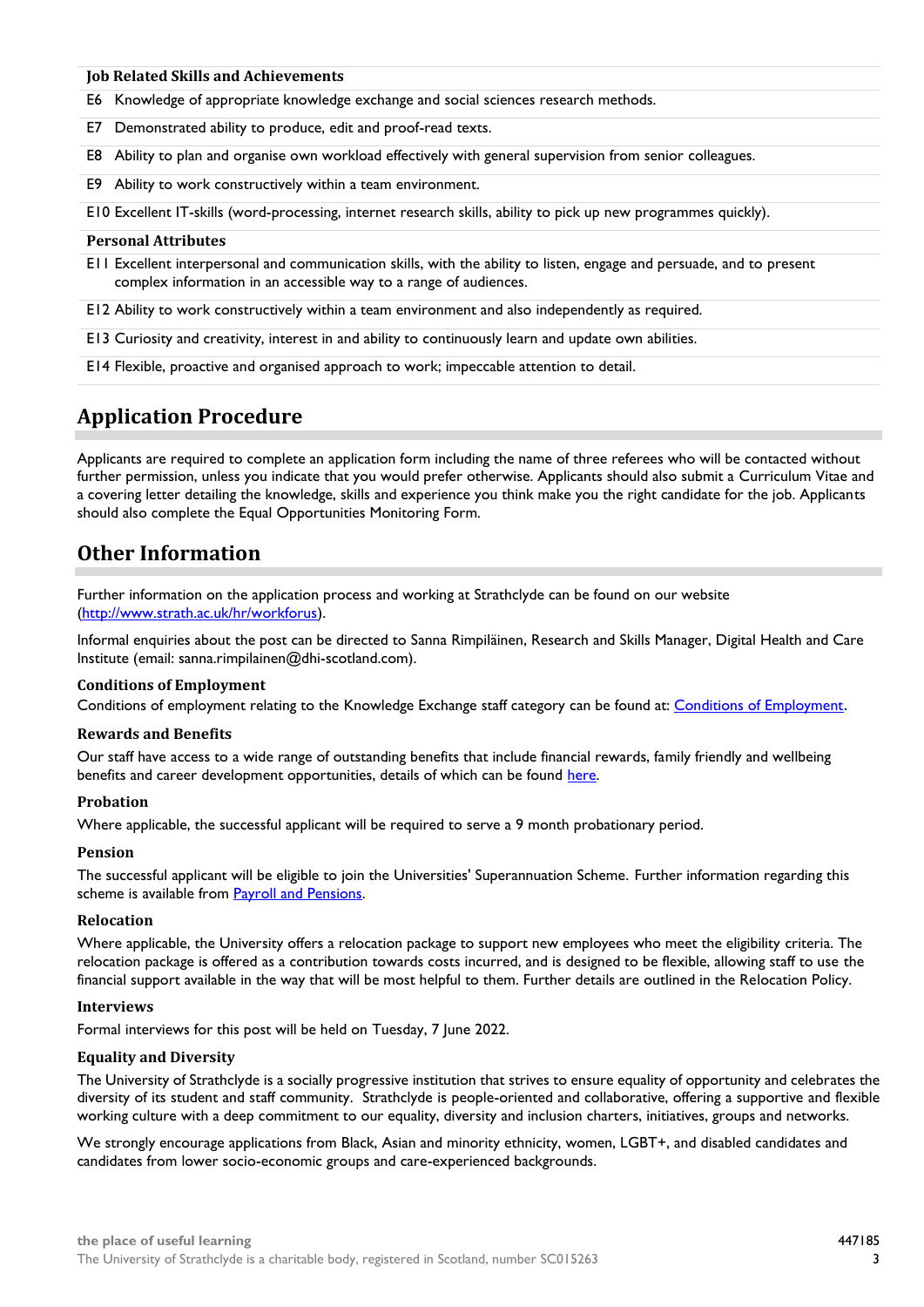# **University Values**

The University's Values capture what we're all about: who we are, what we believe in and what we stand for. [Our Values](https://www.strath.ac.uk/whystrathclyde/values/) have been derived from how we act and how we expect to be treated as part of Strathclyde.

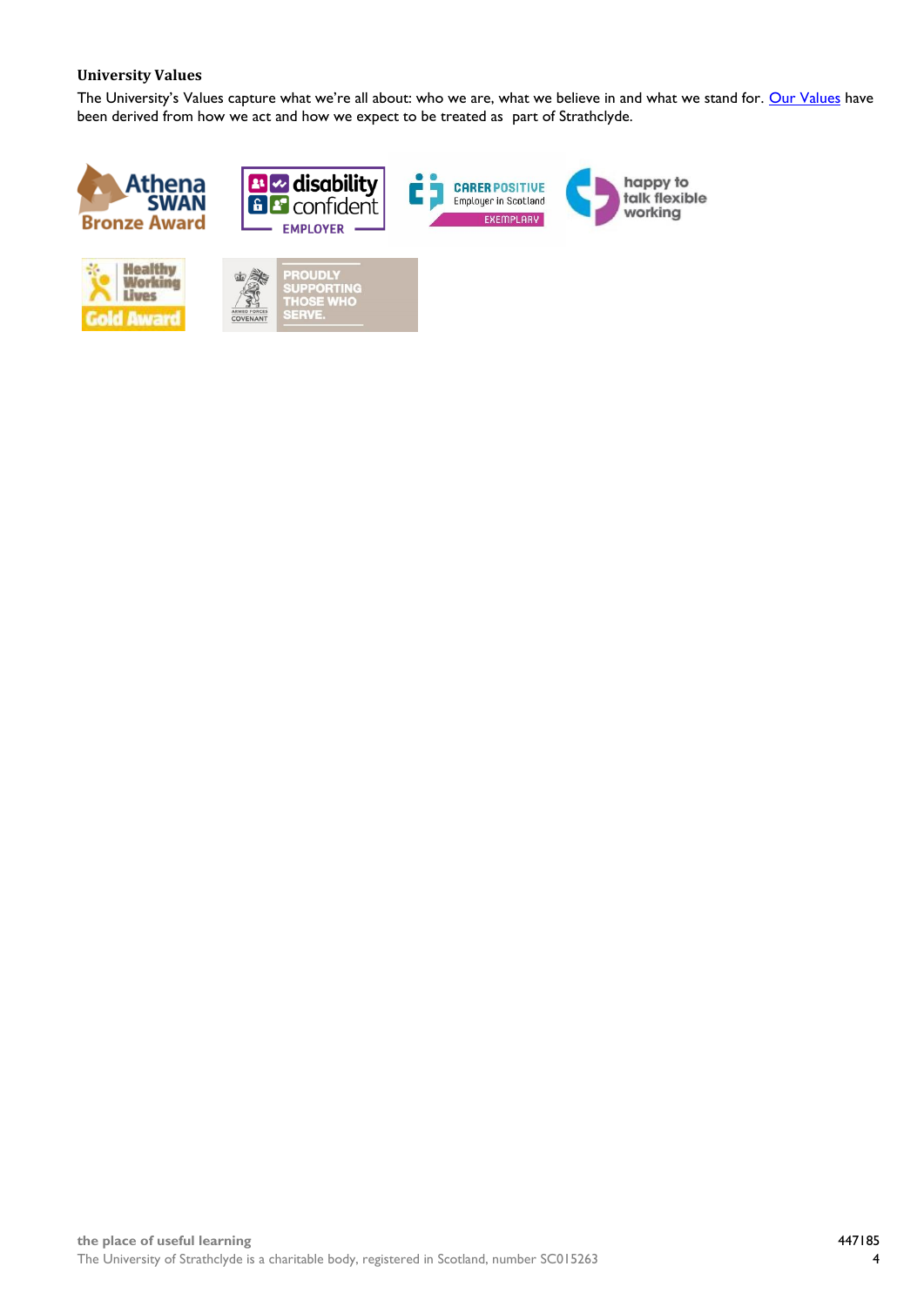# **Conditions of Employment**

Knowledge Exchange Staff

### **1. GENERAL CONDITIONS**

Members of staff are subject to the Charter and Statutes and the Ordinances and Regulations of the University, published in the Calendar, and to any amendments or additions thereto approved by the University Court and, in the case of the Charter and Statutes, the Privy Council. Staff are also expected to familiarise themselves with, and adhere to, general University policies and procedures, as published on University web pages.

The University Court recognises Strathclyde Universities and College Union (SUCU) as the sole body with which it will negotiate and consult on all collective issues concerned with the terms and conditions of employment of Knowledge Exchange Staff. Such terms and conditions may be varied by the University Court after negotiation and consultation with SUCU.

Each member of staff is responsible for the proper performance of allocated duties to the person or persons specified in the member of staff's letter of appointment and any accompanying papers.

The University is committed to ensuring that its business is conducted in an open and transparent manner and will take all appropriate steps to address risks of bribery or corruption. Members of staff are required at all times to act honestly and with integrity and to safeguard the resources for which they are responsible. The University has in place a robust Public Interest Disclosure (Whistleblowing) Policy to enable concerns to be brought to its attention. This is available at [www.strath.ac.uk/publicinterestdisclosure.](http://www.strath.ac.uk/publicinterestdisclosure) Other relevant policies, e.g. Fraud Prevention and Conflicts of Interests, can also be found on the University's website.

Any member of staff may at any time be exposed to commercially sensitive information, information related to potentially valuable intellectual property or information which may otherwise be of a confidential nature. This information, which could be found anywhere in the University, may be written or disclosed orally, can include information of a commercial or technical nature, and may be owned by the University or by third parties. The University requires all employees to keep any such information confidential in the first instance and not disclose, publish or otherwise disseminate it without prior consent of the University. Such confidentiality obligations are commonplace and in the commercial interests of the University. When in doubt advice should always be sought from Research and Knowledge Exchange Services prior to disclosure.

The University operates probationary periods for new staff, the duration of which will be specified in individual letters of appointment. The normal probation period for posts in this staff category is 9 months for those at grades 6 and 7, and 12 months for grades 8 and above. Further guidance on probationary procedures is published at [http://www.strath.ac.uk/staff/policies/hr/.](http://www.strath.ac.uk/staff/policies/hr/)

Further guidance on probationary procedures is published at [www.strath.ac.uk/hr.](http://www.strath.ac.uk/hr)

Further information on the terms and conditions specified in this document and other staffing policies and procedures can also be found at [www.strath.ac.uk/hr.](http://www.strath.ac.uk/hr)

## **2. SALARY**

Appointments are made at an appropriate salary point on the University's grading structure, with initial placing determined according to qualifications and experience. Increments are paid to staff on the 12 month anniversary of their appointment. Where this is not the first of the month, the increment will be paid on the first of the month directly

after the 12 month anniversary. This allows 1 progression to the next point on the salary scale until the top guaranteed point of the scale is reached.

Salaries are paid directly to staff members nominated bank account, normally on the second last working day of the month.

## **3. HOURS OF WORK**

Working time is that required to fulfil the duties of the post. The University Court recognises that Knowledge Exchange staff carry out their duties in a variety of ways appropriate to the nature of their role, but expects work to generally be performed during normal working hours on week days. There are exceptions to this pattern which may involve contact at other locations or in the evenings, or at weekends, but these arrangement will be made with the agreement of the member of staff concerned.

Duties may, by arrangement with Head of Department/School/Director, include some teaching associated with the post (up to a maximum of 40 hours per semester) for which no additional payment will be made.

Additional work which does not fall within the scope of that described above may by arrangement attract payment which must be authorised and processed through the payroll.

#### **4. HOLIDAYS**

Annual leave entitlement is 31 days per year to be taken by agreement with the line manager. For staff members working on a part-time basis, holidays will be calculated on a pro-rata basis.

In addition to annual leave there is an entitlement to eleven public holidays per year which should be taken on days that the University is closed for this purpose. The University presently closes for four additional days over the Christmas and New Year period. **These additional days count against the annual leave entitlement.**

For staff members working on a part-time basis, public holiday entitlement will be calculated on a pro-rata basis.

Annual leave and public holiday entitlements should be taken in the leave year to which they relate. Up to five days leave can be carried forward into the new leave year subject to line management agreement. In exceptional circumstances, Heads of Department/School/Director may approve carry forward of accrued annual leave in excess of five days.

The University's expectation is that staff take all accrued holidays prior to their termination date. If staff have exceeded their entitlement the University will deduct an equivalent number of days pay from final salary payments.